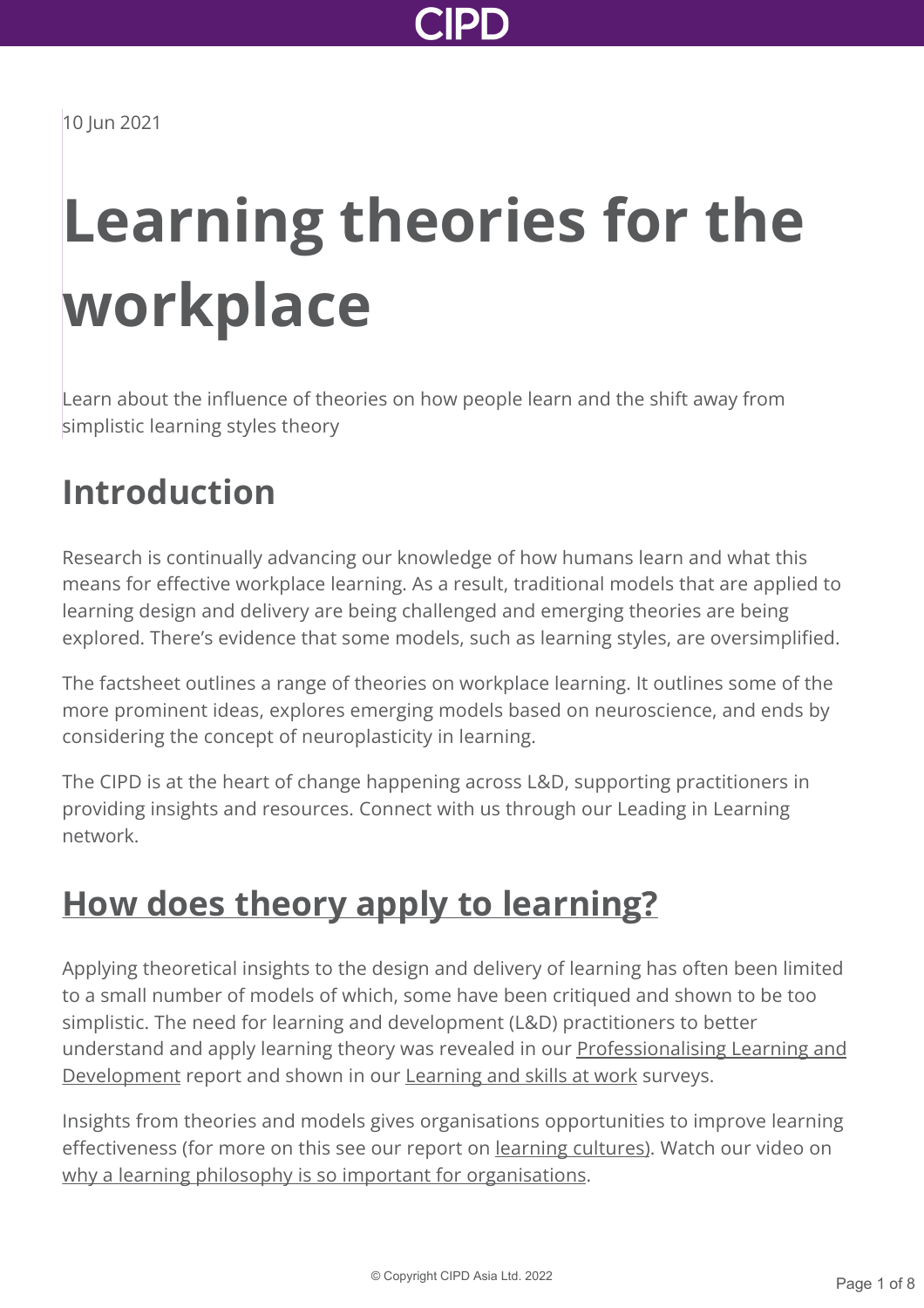

This factsheet covers just a very few of the vast array of learning and motivational theories. The challenge for L&D practitioners is to research which theories and models work best in their context and be open to how those theories develop over time. Our [Evidence-based L&D](http://www.cipd.asia/knowledge/podcasts/learning-development-evidence/) podcast highlights the importance of using evidence to inform decision making.

Find out how specialist learning and development knowledge fits in our [Profession Map.](https://peopleprofession.cipd.org/profession-map/specialist-knowledge/learning-development)

## **[Changes in thinking on learning styles](http://www.cipd.asia/knowledge/factsheets/learning-theories?pdf=true#)**

Kolb and Honey & Mumford have influenced thinking on the psychology of learning and its application as [learning styles](https://en.wikipedia.org/wiki/Learning_styles). They suggested that individuals have 'preferred ways of learning' and they identified four 'styles': activists, theorists, pragmatists and reflectors.

Many learning practitioners and educationalists have widely promoted and followed the concept of learning styles. However, [learning styles have also been critiqued](https://www.researchgate.net/publication/232929341_Learning_styles_and_pedagogy_in_post_16_education_a_critical_and_systematic_review), as they are considered to:

- Be an oversimplification of the complexity of learning.
- Have no secure supporting evidential base (although it's important to be aware of the limitations of any learning model and the field as a whole).
- Be, at best, one of a range of factors determining how learners engage and react to learning, which also includes the environment, context, instructional and design methods.
- Limit the learner's perceptions of effective learning strategies.

However, the concept of learning styles does highlight that, where practically possible, all learning interventions need to have a range of methods and ways to access them, as learners will benefit from variety.

Cognitive styles are similar to learning styles in that they're thought to be physiologically based and therefore relatively stable. As with learning styles, there are competing and overlapping theories. Although different authors may use different terms to describe them, two of the more widely accepted types of cognitive style are the verbal-imagery dimension and the holist-analytic dimension. There are various tools on the market for diagnosing cognitive styles, but again there are issues with their reliability and validity.

### **[Key concepts in learning theory](http://www.cipd.asia/knowledge/factsheets/learning-theories?pdf=true#)**

Most theorists agree that it's vital to support learners in reflecting on their learning as a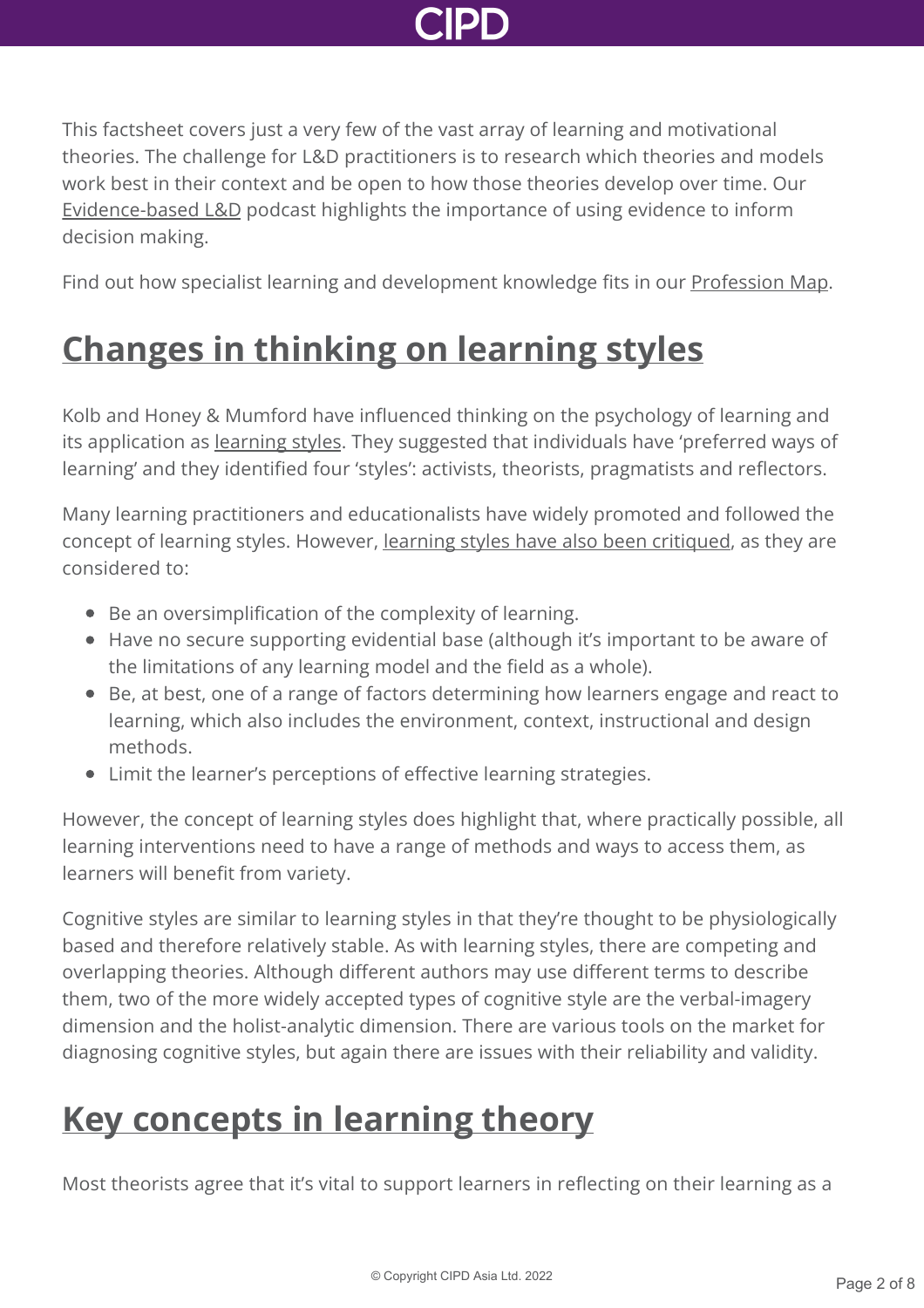way to embed any new knowledge, skill or behaviour. The role of L&D in workplace learning is to ensure that new information is transferred to the long-term memory quickly to drive organisational performance.

An increased awareness of how each of us think and learn, sometimes known as 'metacognition', is therefore perhaps the most important advantage of applying learning theories. Linking neuroscience with learning has been debated among L&D professionals [in recent years. Learning theories are also one of the elements covered in our evolving](http://www.cipd.asia/knowledge/factsheets/learning-evolving-practice/) practice in L&D factsheet.

The theories outlined below are not an exhaustive list but intended as a starting point to explore the complex area of learning theory and the models that surround it. For most authors this has been their life's work, so there is much more detail to explore beyond the overview given here.

### **Behaviourism**

**Key theorists**: include Guthrie, Hull, Pavlov, Skinner, Thorndike, Tolman and Watson.

**Basis of their theory**: Through stimuli in the learners external environment external, a change in behaviour can be brought about through training and education.

There are two types:

**Operant conditioning**: Skinner put forward this theory. It involves applying either positive reward and/or reinforcement or negative reinforcement and/or punishment and/ after a behaviour has taken place. The basis is that people will seek to gain more positive reward and so repeat the behaviours that result in this.

Operant conditioning is about changing voluntary behaviour, requiring the learner to participate and to want to change to the behaviours that result in positive reinforcement and reward. Feedback given in review sessions during skills training is a typical example of operant conditioning. It does not always work. Where, for example, managers are very sparse in feedback, praise, reward or just acknowledgement, employees or learners may settle for negative punishment as the only way of getting any acknowledgement of their existence. This means that negative behaviours are reinforced; the opposite of what is required.

**Classical conditioning**: this is most well-known through the story about how Pavlov trained dogs to salivate when they heard a bell being rung. He had taught the dogs that there was a relationship between the bell ringing and food appearing (which made the dogs salivate). Later the dogs salivated when they heard the bell even if no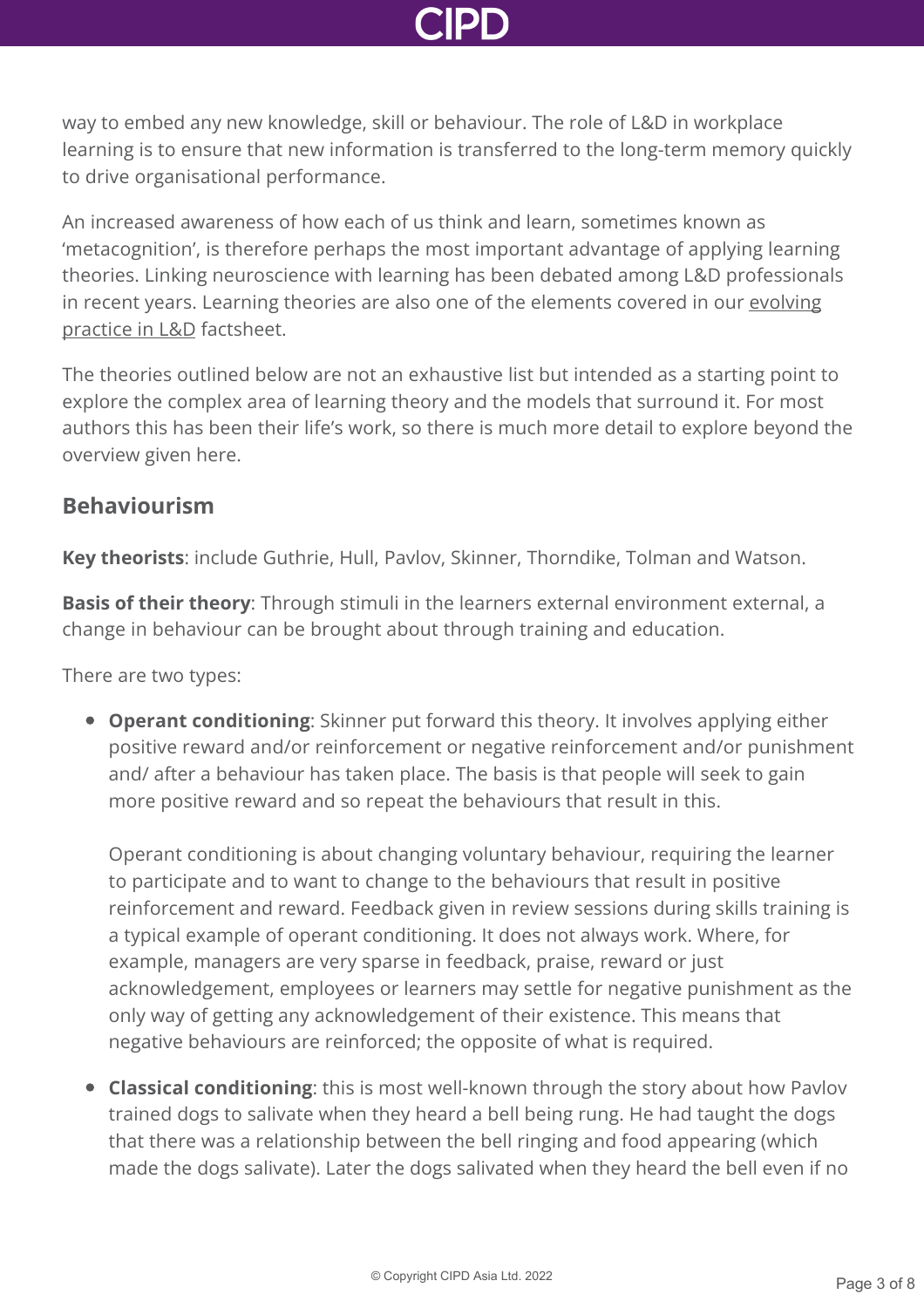

food was produced.

Classical conditioning is about changing involuntary behaviour. Classical conditioning is passive in terms of learner initiative. Tokens, prizes or other forms of recognition given in L&D settings can produce the same effect.

### **Cognitivism**

**Key theorists**: include Ausubel, Bruner, Gagne, Koffka, Kohler, Lewin.

**Basis of their theory**: The theory grew out of Gestalt theory to develop knowledge already gained and to interpret new knowledge through cognitive processes (mental skills) such as recognition, recall, analysis, reflection, application, finding meaning, problem solving, evaluation, memory, and perception. It's also about developing capacity and the skills to learn better. This theory places importance on experience insights.

Recent developments include 'cognitive load' the amount of mental effort using working memory and information processing.

### **Humanism**

**Key theorists**: include Maslow, Rogers.

**Basis of the theory**: Learning is a personal act. It is a self-actualising process. It focuses on affective (emotions and feelings) and cognitive (mental) learning needs. According to Bloom's Taxonomy of Learning Domains, this relates to how we receive phenomena, respond to phenomena, attach worth or value, organise and prioritise values and resolve conflicting data, and internalise values.

This is relevant to the way in which learners develop skills such as listening with empathy, participation in group work, questions concepts in order to internalise them, is sensitive to individual differences, and accepts responsibility for one's own actions.

### **Social learning**

**Key theorists**: include Bandura, Rotter, Engestrom, Eraut, Lave and Wenger, Salomon.

**Basis of the theory**: Learning takes place through interaction with others in a social context. It includes observation of others.

This forms the basis of learning through communities of practice and situated learning such as real life project groups and action learning. It is used in developing behaviours through role modelling and interaction.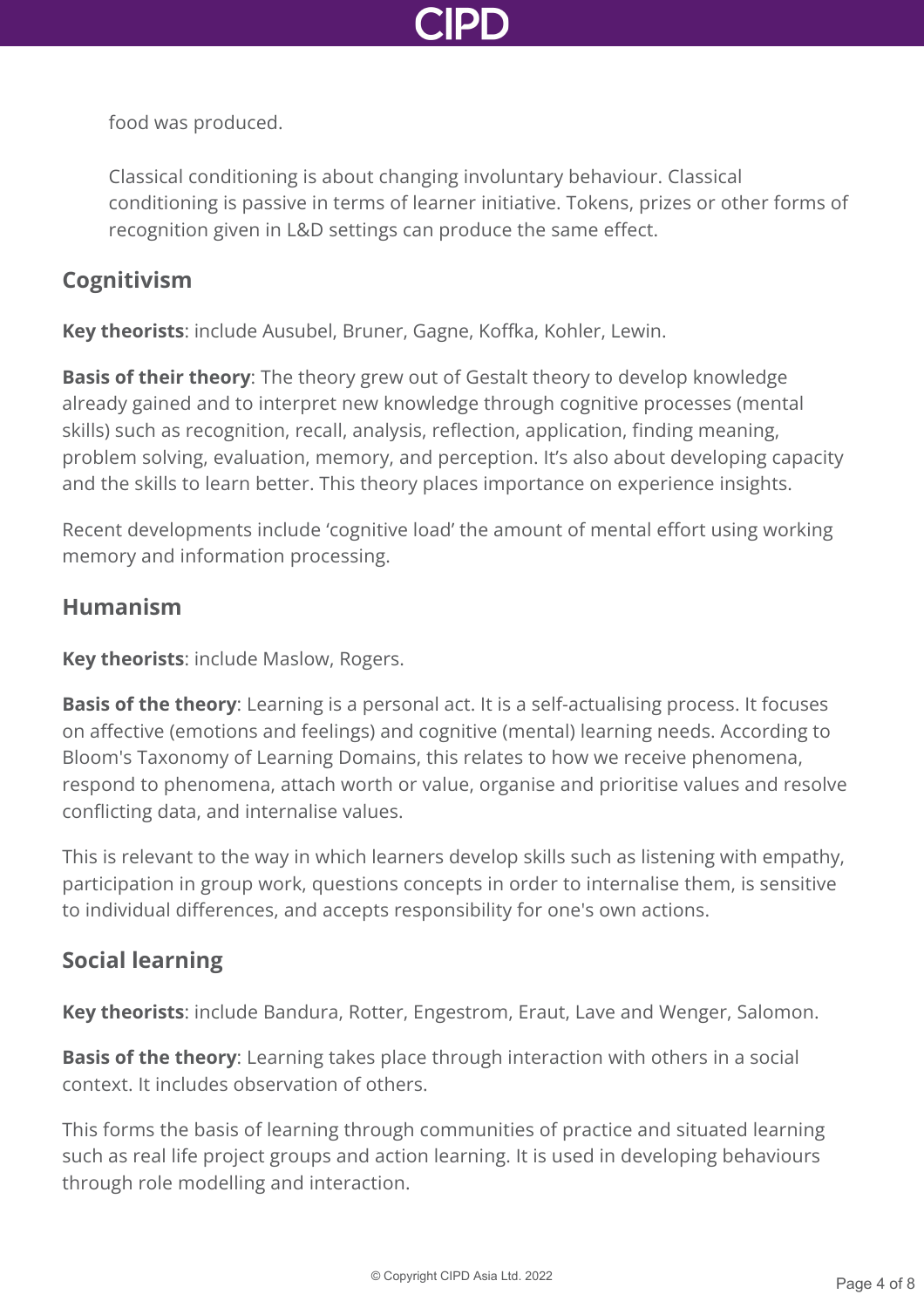

### **Constructivist**

**Key theorists**: include Candy, Dewey, Piaget, Rogoff, vonGlaserfeld, Vygotsky, Boud.

**Basis of the theory**: the individual learner constructs meaning from understanding, knowledge through experiences and reflecting on those experiences. When a learner encounters something new this has to be reconciled with previous knowledge and experience. It may result in changing what we believe or in rejecting the new information.

A constructivist L&D practitioner would facilitate learning to allow learners to gain new knowledge and meaning for themselves, rather than telling them the information or concept and expecting 'rote' learning. It requires active participation on behalf of the learner.

### **[Models that apply neuroscience to learning](http://www.cipd.asia/knowledge/factsheets/learning-theories?pdf=true#)**

Some models emerging from neuroscience can be applied to learning design and delivery. However, as with the theories above, these outlines give only the briefest introduction. And, with our knowledge continuing to expand, there are also challenges to these ideas.

#### **RAD**

In [The neuroscience of joyful education](https://www.psychologytoday.com/files/attachments/4141/the-neuroscience-joyful-education-judy-willis-md.pdf), Willis highlights the importance of learning being a stress-free and enjoyable experience for effective outcomes. RAD relates to specific brain areas and functions:

- **R (Reticular activating system [RAS]):** All information enters the brain through sensory inputs but only a fraction make it through the unconscious RAS filter. Effective learning content should therefore be non-threatening, novel and engaging.
- **A (Amygdala):** The part of the brain's limbic system which acts as a filter to send information to the reactive or reflective areas of the brain. Learning requires reflection, which is supported by stress-free environments in which positive past experiences and strengths are highlighted. Stressful environments should be avoided, which lead to a fight, flight or freeze response.
- **D (Dopamine):** This chemical neurotransmitter, linked to our sense of pleasure, is released during pleasurable experiences. Effective learning is supported by creating positive associations with existing knowledge and past success, and through engaging and creative activities.

[Dror](https://www.ucl.ac.uk/~ucjtidr/) provides further insights about minimising cognitive overload.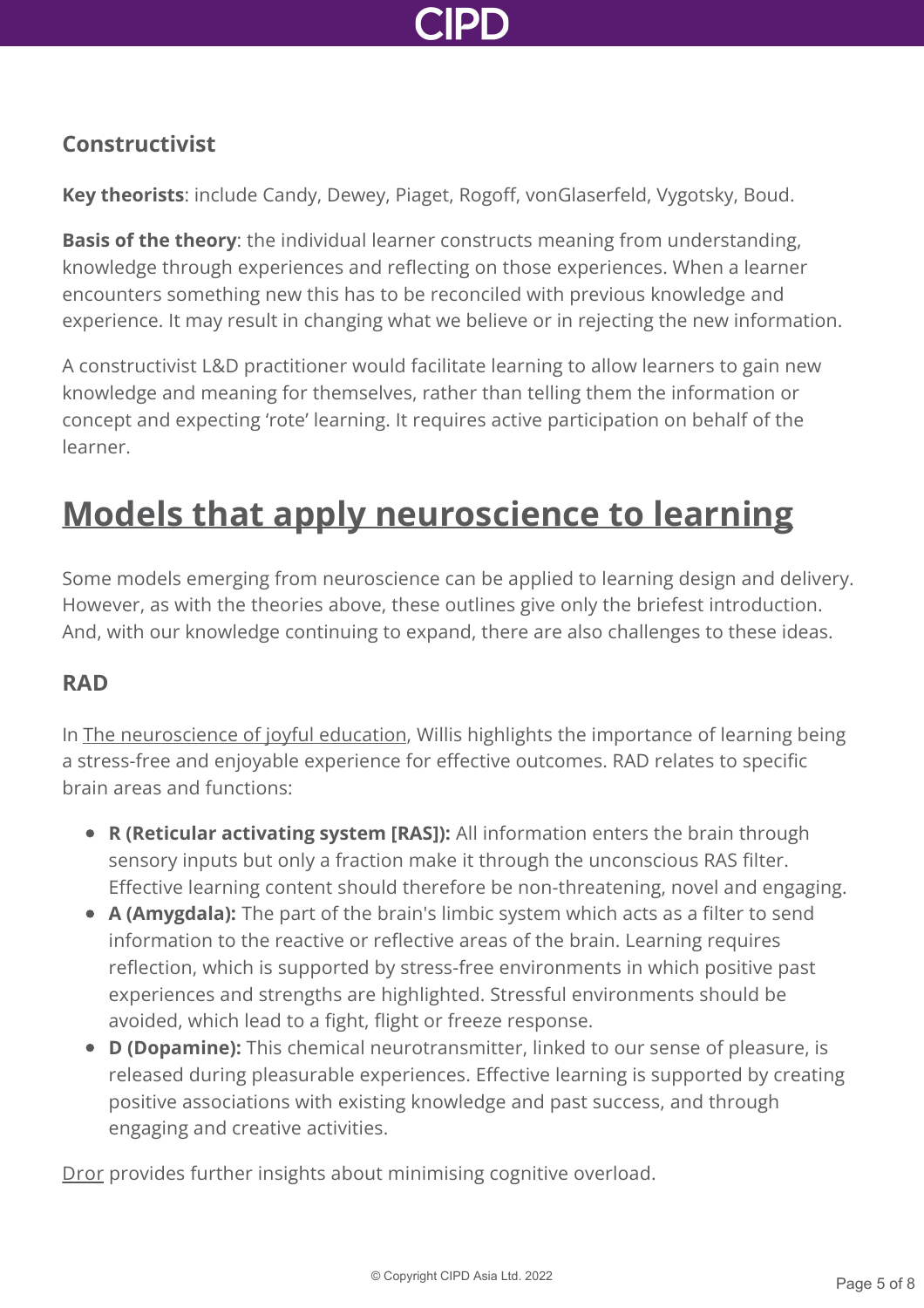

#### **SCARF**

Rock's [SCARF model](http://web.archive.org/web/20100705024057/http:/www.your-brain-at-work.com/files/NLJ_SCARFUS.pdf) based on human behaviour, focuses on how the brain responds to threat and reward. He offers five factors have a strong bearing on how we engage in social, interactive and collaborative settings. The model proposes that learning increases as threats are minimised and rewards maximised. Learners display increased engagement when they perceive reward, and less when they sense threat. The factors are:

- **S (Status):** Learning that's perceived to enhance status (leading to a promotion, for example), will be motivational.
- **C (Certainty):** If we lack certainty about a situation our impulse may be to disengage, whereas clear steps and a sense of order can increase learning transfer.
- **A (Autonomy):** A degree of autonomy in learning is a key factor in reducing stress, as it means we have some influence over what is taking place. There's a contrary impact if we are denied autonomy; effective learning involves some choice and control.
- **R (Relatedness):** If we feel trust, empathy and social connection during learning, oxytocin is released in the brain, which increases engagement.
- **F (Fairness):** A sense of unfairness stirs hostility and threat, but learning which is perceived as fair and justified is motivational.

#### **AGES**

The [AGES model](http://docplayer.net/43864-Learning-that-lasts-through-ages-dr-lila-davachi-dr-tobias-kiefer-dr-david-rock-and-lisa-rock.html), produced by Davachi et al, draws on established psychological principles. It proposes that learning is effective when these factors are considered in design and delivery:

- **A (Attention):** We need to ensure minimal distractions and avoid cognitive overload. Novelty and varied techniques and approaches enhance attention.
- **G (Generation):** We maximise the likelihood of positive engagement and formation of long-term memories when learning has personal meaning and significance. L&D practitioners need to align learning to existing knowledge to support meaningful associations and applications.
- **E (Emotion):** This is key in fostering attention and enhancing memory function. Generating positive emotional experiences and social activities helps learning transfer. Conversely, if leaners have a negative emotion associated with learning, such as a fear of failure, they are less likely to engage.
- **S (Spacing):** It's better to distribute learning in discrete blocks delivered over short time periods than cram lots of content into a prolonged session to aid long-term memory retention.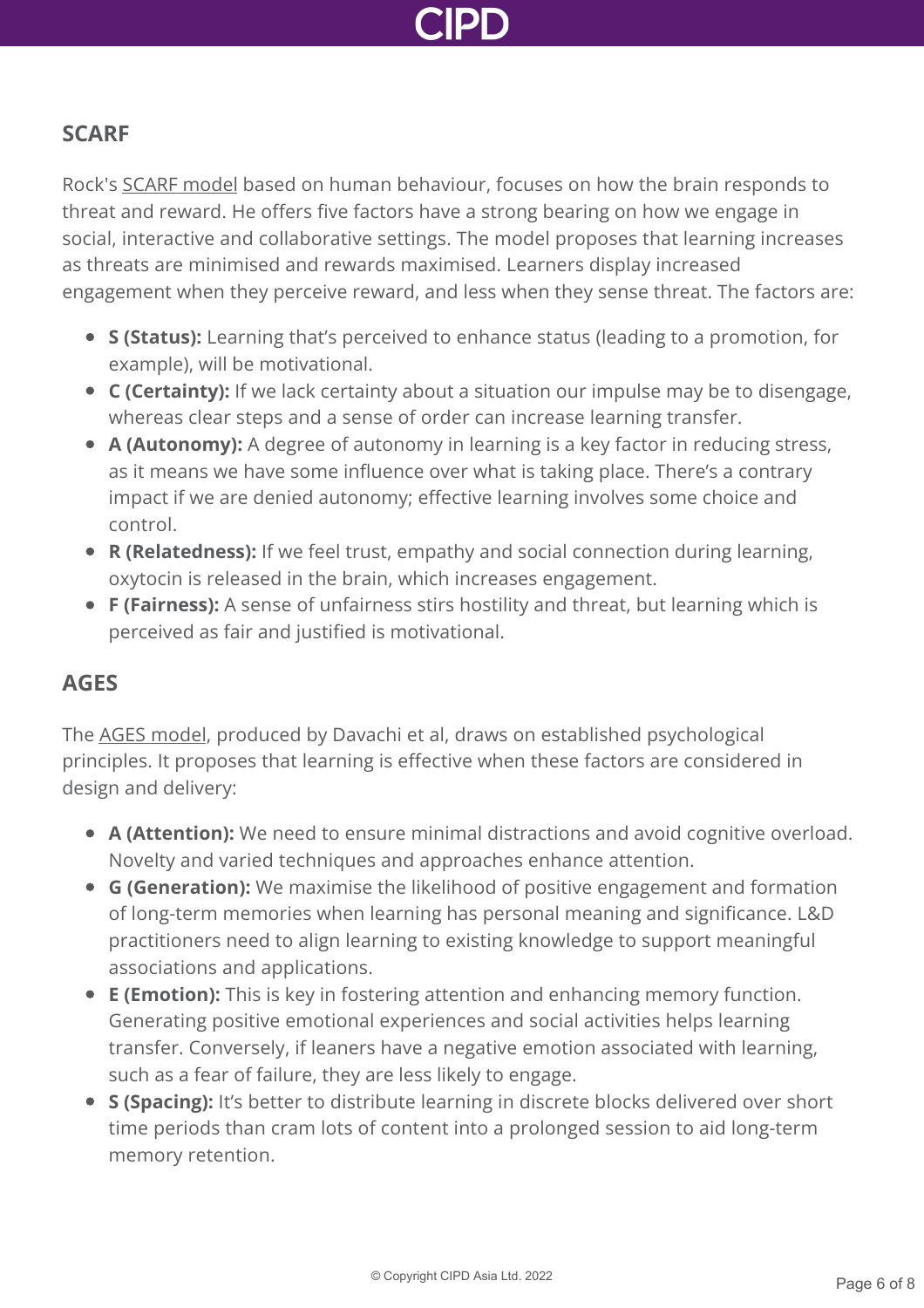

The infographic explores the AGES model in more detail.

#### **[AGES model of learning infographic](http://www.cipd.asia/Images/7558-neuroscience-infographic-FINAL_tcm23-24930.pdf)**

(64 KB)

### **[Neuroplasticity in learning](http://www.cipd.asia/knowledge/factsheets/learning-theories?pdf=true#)**

The concept of neuroplasticity suggests that the brain is able to keep developing and changing. It shows how areas of the brain increase their capacity for processing when regular activity stimulating that function occurs.

This is a direct challenge to the belief that learners can become permanently entrenched in certain thought processes and skills; it defies the thinking that 'you cannot teach an old dog new tricks'.

One of the most quoted studies highlighting the potential and impact of neuroplasticity involved [London taxi drivers,](https://mslindstrom.files.wordpress.com/2011/01/maguire-taxi-drivers.pdf) whose intense learning of London routes ('the knowledge') [caused measurable development in their brains changing its structure. Our podcast on](http://www.cipd.asia/knowledge/podcasts/behavioural-science/) behavioural science provides insights on this study.

For L&D practitioners, the concept of neuroplasticity provides an empowering message that learning and progression can take place for those who are willing to engage, regardless of age, background or culture.

### **[Useful contacts and further reading](http://www.cipd.asia/knowledge/factsheets/learning-theories?pdf=true#)**

### **Contacts**

[Head Heart Brain](https://www.headheartbrain.com/) (neuroscience practitioner)

[NeuroLeadership Institute](https://neuroleadership.com/) (neuroscience research and practice)

[Professor Shane O'Mara](https://shaneomara.com/) (neuroscience researcher and practitioner)

[Stellar Collins](http://stellarlearning.co.uk/) (neuroscience and brain-friendly practitioners)

[Think Change Consulting](http://www.thinkchangeconsulting.com/) (neuroscience practitioners)

### **Books and reports**